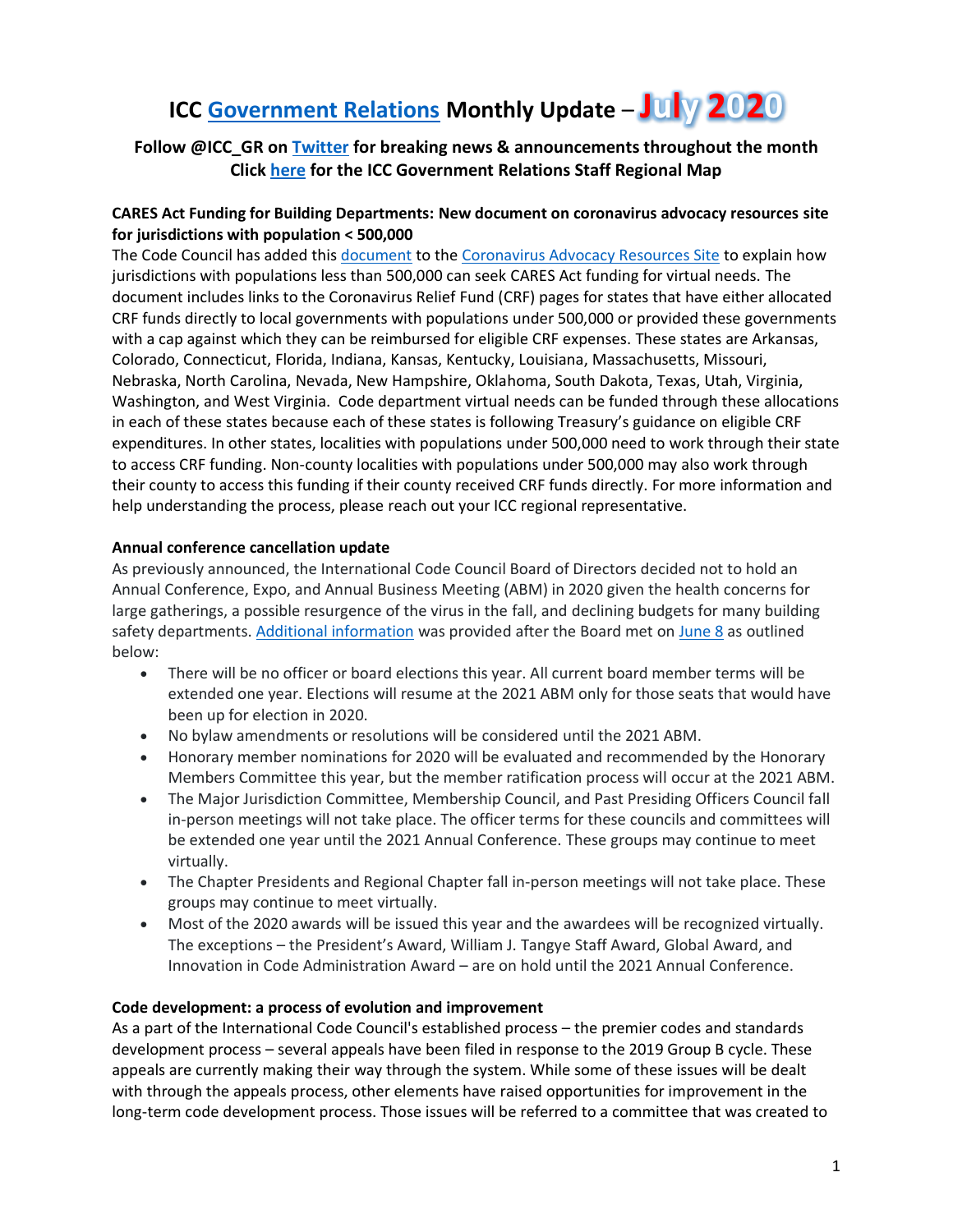deal with long-term changes. To learn more about the 2019 Group B appeals and the next steps in the code development process, read article [here.](https://www.iccsafe.org/building-safety-journal/bsj-technical/code-development-a-process-of-evolution-and-improvement/?utm_source=magnetmail&utm_medium=email&utm_content=200617%2Dpulse%2Dcdp%2Dprocess%2Df&utm_campaign=pulse)

#### **Applications open for communities to pilot new buildings and housing benchmarks**

The Alliance for National & Community Resilience (ANCR), a member of the International Code Council's family of solutions, has opened the application process for communities to join an in-depth piloting program for new buildings and housing benchmarks. As part of the program, communities will participate in ANCR's Community Resilience Benchmarks (CRB) system, which supports communities in evaluating their current resilience and identifying strategies for improvement. Deadline for submissions is **August 1, 2020**, at 5:00 pm EST. Successful communities will receive a \$5,000 grant, consultant services from an ANCR professional, recognition at a relevant conference and valuable insight into opportunities to advance their resilience. More information [here.](https://www.iccsafe.org/about/periodicals-and-newsroom/applications-open-for-communities-to-pilot-new-buildings-and-housing-benchmarks/)

#### **New online community offers change to discuss, share and learn with other professionals**

The Code Council's new online community forums site is an online discussion area where members can further develop their professional experience – by gathering with industry colleagues to interact and discuss relevant topics related to building safety, codes, design and education in a peer-to-peer environment. Digital training and assessment opportunities are also available to help members take their professional development to the next level. Members will be able to participate in direct discussion with ICC Government Relations and technical staff who will be leading several topic discussions. Check it out [here.](https://my.iccsafe.org/discussions/categories/)

#### **Code Council update on standards currently being revised and under development**

There is a long-standing relationship between construction codes and standards that address design, installation, testing and materials related to building construction. Building regulation cannot be effectively carried out without such standards. The International Code Council references almost 1,300 standards in its International Codes and has been re-accredited for its American National Standards Institute (ANSI) standard development activities under the ICC Consensus Procedures. The Code Council also develops a number of standards, including mechanical, plumbing, structural, resilience, accessibility and green standards, and is accredited by ANSI as a standards developer. Code Council Standards Development Director Karl Aittaniemi provides an update on these standards currently being revised or that are under development [here.](https://www.iccsafe.org/building-safety-journal/bsj-technical/code-council-standards-activities-update-3/)

#### **Inaccuracies in building codes that UpCodes has posted online**

The Code Council was alerted to inaccuracies in building codes that UpCodes has posted online, after research, has definitively determined that UpCodes made multiple mistakes in their online codes website for at least four states: New Jersey, Oregon, Virginia and Wyoming. In fact, the United States District Court for the Southern District of New York recently found that UpCodes made rather surprising oversights in the copies of the codes that it posts such as erroneously indicating that the landlocked state [of Wyoming] adopted an appendix focusing on tsunami-generated flood hazards. The Court also recognized that the UpCodes website is continually being updated with potentially erroneous codes. Such errors create potentially serious safety issues and open the door for possible misinterpretations and misapplications of the codes in these communities. The Code Council is suing UpCodes for the wholesale copying of the International Codes (I-Codes) without permission. With this latest information, we also know UpCodes errors could undermine the safety of our communities by presenting inaccurate and incomplete codes. Therefore, we have brought a second case against UpCodes for false advertising. More informatio[n here.](https://www.iccsafe.org/about/periodicals-and-newsroom/icc-pulse/accuracy-is-an-essential-element-of-a-safe-built-environment/)

#### **Two new** *CodeNotes* **are here!**

Two new *CodeNotes* are now available, courtesy of the ICC PMG Membership Council: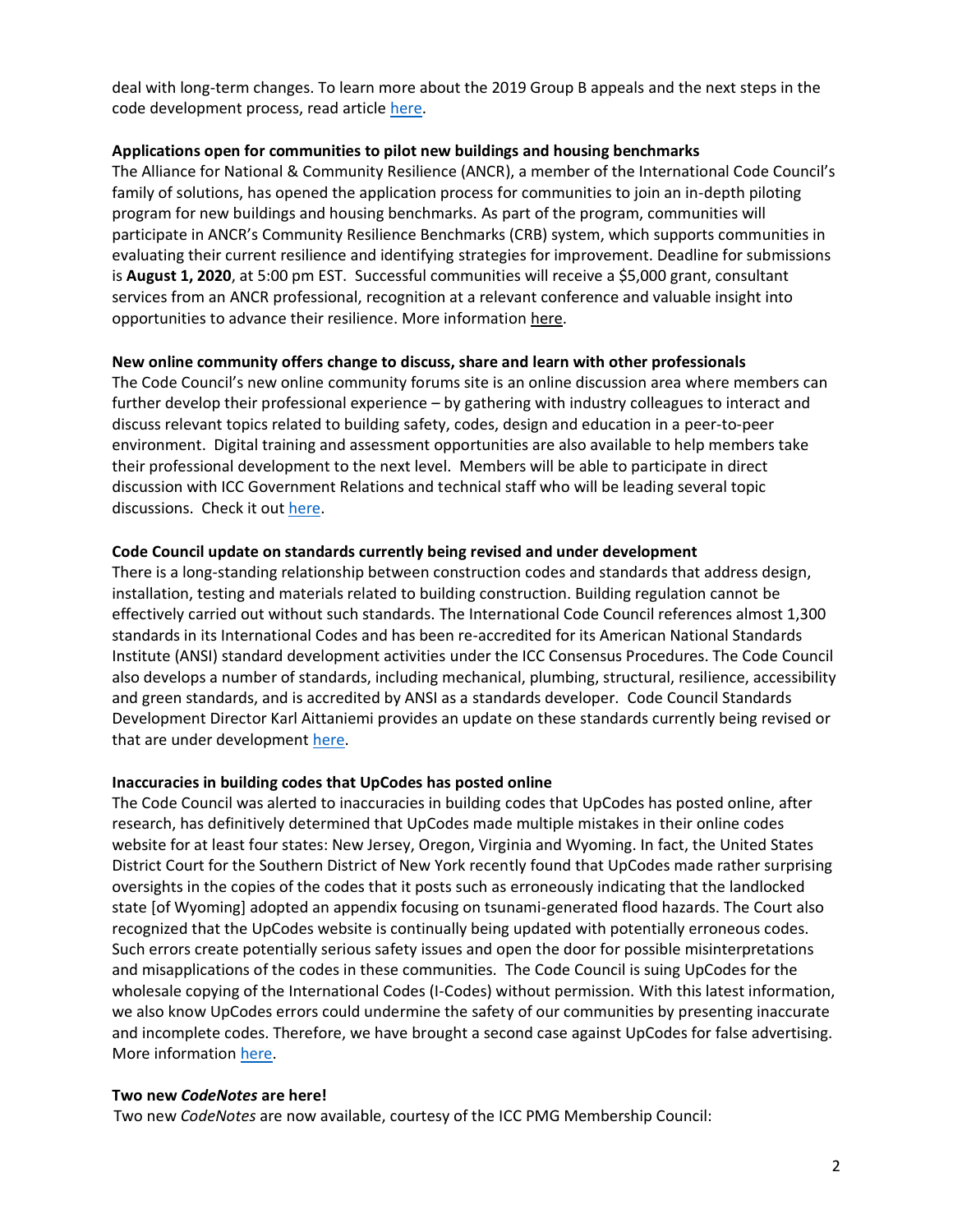- 1. [Nail Salon Exhaust Requirements in the I-Codes](https://cdn-web.iccsafe.org/wp-content/uploads/20-18724_CodeNotes_Nail_Salons_FINAL_HIRES.pdf) *CodeNotes,* based on the 2021 International Mechanical Code (IMC), International Building Code (IBC), International Existing Building Code (IEBC) and International Property Maintenance Code (IPMC), provides an understanding of the requirements for an exhaust system for manicure tables and pedicure stations.
- 2. [Worker Safety on Roofs and Elevated Structures](https://cdn-web.iccsafe.org/wp-content/uploads/membership_councils/102516-codenotes.pdf) *CodeNotes*, based on the 2015 International Mechanical Code (IMC), addresses the safety of occupants in buildings and provides for protection for service and inspection personnel as it relates to hazards when working on rooftops.

#### **Code Council and RESNET water rating index standard approved by ANSI**

The American National Standards Institute (ANSI) has announced that it has approved the RESNET/ICC Standard 850-2020. This new ANSI standard sets the technical specifications for the inspection, testing and labeling of a home's water efficiency. The release of this standard comes at a time when water resources are becoming increasingly strained in many parts of the country with the cost of water prices increasing faster than that of energy prices. The potential for water cost savings through water efficiency measures is available in nearly all regions of the U.S. The ANSI/RESNET/ICC Standard 850-2020 will also serve as the technical requirements for RESNET's residential water efficiency rating system, known as HERS<sub>H2O</sub>. The national roll-out of HERS<sub>H2O</sub> will be announced soon with additional information available at [RESNET HERSH2O.](https://www.resnet.us/about/hersh2o/) More information is include[d here.](https://www.iccsafe.org/about/periodicals-and-newsroom/the-international-code-council-and-resnet-water-rating-index-standard-approved-by-the-american-national-standard-institute/)

### **Notice of non-ALSC stamped lumber**

Recently, the International Code Council learned of lumber located in a port in the State of New York with a stamp by an organization not accredited by the American Lumber Standard Committee (ALSC) agency. There are no corresponding ALSC system design values attributable to the stamp; therefore, it should not be represented as a structural lumber product under the ALSC system. For more information and an image of the non-ALSC stamp, go [here.](https://www.iccsafe.org/about/periodicals-and-newsroom/icc-pulse/notice-of-non-alsc-stamped-lumber/)

# **Ryan Colker, vice president of innovation, weighs in on net-positive buildings and the role of modern building codes**

The pressure for companies and cities to consider the climate crisis — and associated risks — in post-COVID 19 recovery strategies is increasing. How feasible are net-positive buildings, and how might our new economic landscape affect their development? Ryan Colker, vice president of innovation for the Code Council, and ICC member Andrew Klein, a professional engineer and code consultant for the Building Owners and Managers Association International, discuss the issue in a recent GreenBiz 350 podcast with host Heather Clancy. Clic[k here](https://www.greenbiz.com/article/episode-223-climate-action-and-racial-justice-must-converge-urban-forest-credits) to listen.

#### **National forum launched for solar and solar-plus-storage code and permitting solutions**

A [newly launched, three-year project](https://www.iccsafe.org/building-safety-journal/press-releases/national-forum-launched-for-solar-and-storage-code-and-permitting-solutions/) — supported by a cooperative agreement with the U.S. Department of Energy [Solar Energy Technologies Office](https://www.energy.gov/eere/solar/solar-energy-technologies-office) — will bring together diverse stakeholders to identify and develop solutions to solar and solar-plus-storage code enforcement and permitting challenges. The project builds upon, and will significantly expand, the work of the Sustainable Energy Action Committee (SEAC), an organization founded in California in 2015 as a forum for collaboration on guidelines for implementation of codes and standards for permitting and inspection practices of renewable energy systems. Under the recent U.S. Energy Department award, the Interstate Renewable Energy Council (IREC) will lead the administration of SEAC and facilitate its expansion into a national forum. Other key partners in the project include the International Association of Electrical Inspectors (IAEI), the International Code Council, UL LLC, the International Association of Fire Fighters, the National Association of State Fire Marshals (NASFM), the Solar Energy Industries Association (SEIA), the U.S. Energy Storage Association, and the California Solar & Storage Association (CALSSA).

#### **2018 IWUIC Code and Commentary is now available**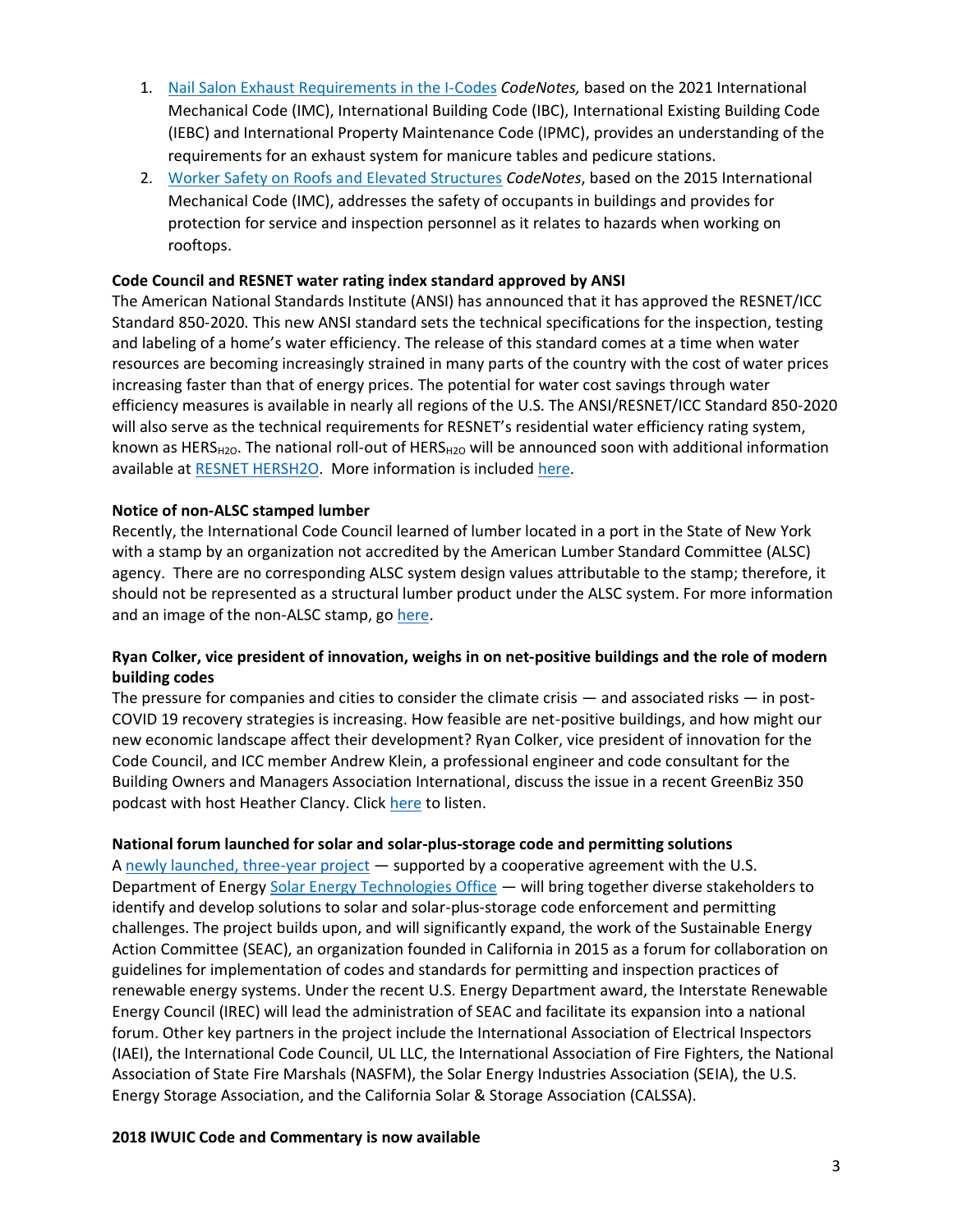The 2018 International Wildland-Urban Interface Code (IWUIC) and Commentary is now [available.](https://shop.iccsafe.org/codes/2018-iwuicr-code-and-commentary.html) This comprehensive publication provides a convenient reference for regulations in the 2018 IWUIC, and the format includes the full text of each section, table and figure in the code, followed immediately by the commentary applicable to that text. Each section's narrative includes a statement of its objective and intent, and usually includes a discussion about why the requirement commands the conditions set forth. Code text and commentary text are easily distinguished from each other and helpful illustrations are included for understandability.

#### **Take your professionalism to the next level**

The International Code Council's new online discussions platform is where building safety professionals can ask questions, gather with industry colleagues virtually, and discuss relevant topics related to building safety, codes, design and education, in a peer-to-peer environment.

[www.iccsafe.org/discussions](http://www.iccsafe.org/discussions) (You may need to sign out and log back in to myICC to access this new feature). Digital training and assessment opportunities are also available to help members take their professional development to the next level. Members will be able to participate in direct discussions with ICC Government Relations and technical staff who will be leading several topic discussions.

# *GOT PULSE?* **Episode 28: COVID-19 and safety practices for reopening buildings**

In this latest episode, the Code Council's Vice President of Innovation [Ryan Colker](https://www.iccsafe.org/expert/ryan-colker/) leads a discussion on safety procedures for reopening business in the wake of COVID-19. Colker is joined by Chief Executive Officer of the Building Owners and Managers Association [Henry Chamberlain](https://www.iccsafe.org/henry-chamberlain-bio/) and Assistant Director of the Clark County Department of Building & Fire Prevention [Sam Palmer.](https://www.iccsafe.org/sam-palmer-bio/) Listen [here.](https://iccpulsepodcast.libsyn.com/episode-28-covid-19-safety-practices-for-reopening-buildings)

### **International protocol on building temporary healthcare facilities**

In examining the response by building regulators around the world to the urgent need for additional healthcare facilities during the early stages of the COVID-19 pandemic, several key lessons and best practices can be drawn. The International Protocol on Building Temporary Healthcare Facilities in Emergency Situations — developed based on input from members of the Inter-Jurisdictional Regulatory Collaboration Committee and compiled by representatives from the Australian Building Codes Board, the International Code Council and the Scottish Government — is a discussion draft document that will undergo a review and update every 21 days. The next version will be released on July 17, 2020. Comments are currently being sought and can be submitted to [Judy Zakreski,](http://send.iccsafe.org/link.cfm?r=V5s0ZGFiUR4VEWq2CEqipg~~&pe=L_FO5GppA5y7gpowSsehRjlIekkPu7NXL1MXnj48mawriq0OR4fKq03R4ZWTy1VQO7-B8-9MNf3-U9s907ZcJQ~~&t=ef4Pz_HkB89A_3wvu7OgTQ~~) vice president of Global Services for the International Code Council. [Read more](http://send.iccsafe.org/link.cfm?r=V5s0ZGFiUR4VEWq2CEqipg~~&pe=CzMcb30Oo4Dw-9dn9hrLB0cVimKthn4GZ2p4bqBxFUyau4FQvWmW-WCloWjJHK3F47t9IZVybcklf-VfRrhSkA~~&t=ef4Pz_HkB89A_3wvu7OgTQ~~)

#### **Upcoming from the [ICC Learning Center:](https://learn.iccsafe.org/ihtml/application/student/interface.icc/index.htm) Institutes, training, webinars, etc.**

Online learning is available from the ICC Learning Center. Find course listings you'd like to attend in the [Learning Center](http://go.iccsafe.org/e/25182/2017-12-19/cmblwp/1298014948) using the Search function. Single-day training events are an opportunity to focus on topics to ensure your code knowledge stays up to date, with some seminars offering a Virtual Classroom option so you can participate in the event from any location with an internet connection:

- **July 9 - [2018 IRC Essentials.](http://send.iccsafe.org/link.cfm?r=MY26aZdNpJPJZRkiDzP23w~~&pe=5ivKhtMm1S86NAb4OlNtYncqT1ahFakf158ZdaemdZKMj06HQEVgMc1CiJ7XFeoZA9R9x-MsSIQh7E8Ju0mBtA~~&t=4fTNHrMDW6JyC0MyuxWhnQ~~)**
- **July 21 - [Inspector Skills.](http://send.iccsafe.org/link.cfm?r=MY26aZdNpJPJZRkiDzP23w~~&pe=487CbTw4iY11Cn9M9XQUrk-Perj9orfvrqJ7mXnR8GdvBPKkqQ8G3OX5ycI6A9qZNUgMNFSyFu6wt-_qZtRt5w~~&t=4fTNHrMDW6JyC0MyuxWhnQ~~)**
- **July 22 - [Basic Code Enforcement .](http://send.iccsafe.org/link.cfm?r=MY26aZdNpJPJZRkiDzP23w~~&pe=4DdCCf3rxsbXh2B6ZWteWs_N1oYwHqiBhNf_Sx5HD44F3yz8NJzDGrgn03XZ137_QgSbbhPFXB3qDK3q_LnkSQ~~&t=4fTNHrMDW6JyC0MyuxWhnQ~~)**
- **July 23 - [2018 IBC Means of Egress.](http://send.iccsafe.org/link.cfm?r=MY26aZdNpJPJZRkiDzP23w~~&pe=oMljBHoG9qOKQXd-gz26sjgBwbsz3wiRbmeX-v719xRh_mxv5BzgZm4PDCbFKFshhd0QPvZ-VR-d9AmXmvzGCA~~&t=4fTNHrMDW6JyC0MyuxWhnQ~~)**
- **August 13 - [Essential Skills for Rising Leaders.](http://send.iccsafe.org/link.cfm?r=MY26aZdNpJPJZRkiDzP23w~~&pe=HUVv0s36RhF_P0vYikypkw5qBzgGHZ7jUJLWCbhhvtsdIqvKtCP0NKK3Z0Bkd5AFCQIEZU-MaLGsooJUx-IOnQ~~&t=x9eW3U-Qqf3-l730I5---g~~)**
- **August 18 – [Effective Communication.](http://send.iccsafe.org/link.cfm?r=DfOy20rrp-eFB7x8y4AhVQ~~&pe=hD1pcF0I4hQAQgsVGkzEiZi5FYdAeqGlJxh-bJ_Un4uUEPqVFufC9YMmTpZtyjz4Syb8-4Tqde833WUrd9OWiA~~&t=Au7KchN_PbU0DeuO3lGI8Q~~)**
- **August 25 - [Mass Timber Building and the IBC®.](http://send.iccsafe.org/link.cfm?r=MY26aZdNpJPJZRkiDzP23w~~&pe=lgV6f2rNXcnQp3FolFdDEpaeCVbeyl-PHDyVywft_z-LWCCKIkYEEpCgGE4x6o-JCQsxwo4uJdmUrAvJxXv4vA~~&t=4fTNHrMDW6JyC0MyuxWhnQ~~)**
- **September 1-2 - [Permit Tech Institute.](http://send.iccsafe.org/link.cfm?r=MY26aZdNpJPJZRkiDzP23w~~&pe=vPejUUkTgC_HJz4L10wblX7TRvEidZP3q6f9lDgFyZOEHQbF6jGEYQJpmgK-r1OXhTJKXoTe5Lrqk-l71_5cTw~~&t=4fTNHrMDW6JyC0MyuxWhnQ~~)**
- **September 10 - [Formulating an Effective Code Enforcement Program.](http://send.iccsafe.org/link.cfm?r=DfOy20rrp-eFB7x8y4AhVQ~~&pe=KlLF36kU3E54ejkayR26k2u3BGFJgKAmiu4GtVZE0vjqdj3ENLtgzVRv76C4Esa7kwXI96exCST84HfKE20mWQ~~&t=Au7KchN_PbU0DeuO3lGI8Q~~)**
- **September 30 - [Millennials in Code Enforcement.](http://send.iccsafe.org/link.cfm?r=MY26aZdNpJPJZRkiDzP23w~~&pe=vGSxFBn-wnTJPwb5Jfmxy3TC3GpCR6JerwIIwQCa5SaYwxXdY3udIMX_XtaaTCa6kR9wi-AiBtAoq9nPw8iaMw~~&t=4fTNHrMDW6JyC0MyuxWhnQ~~)**